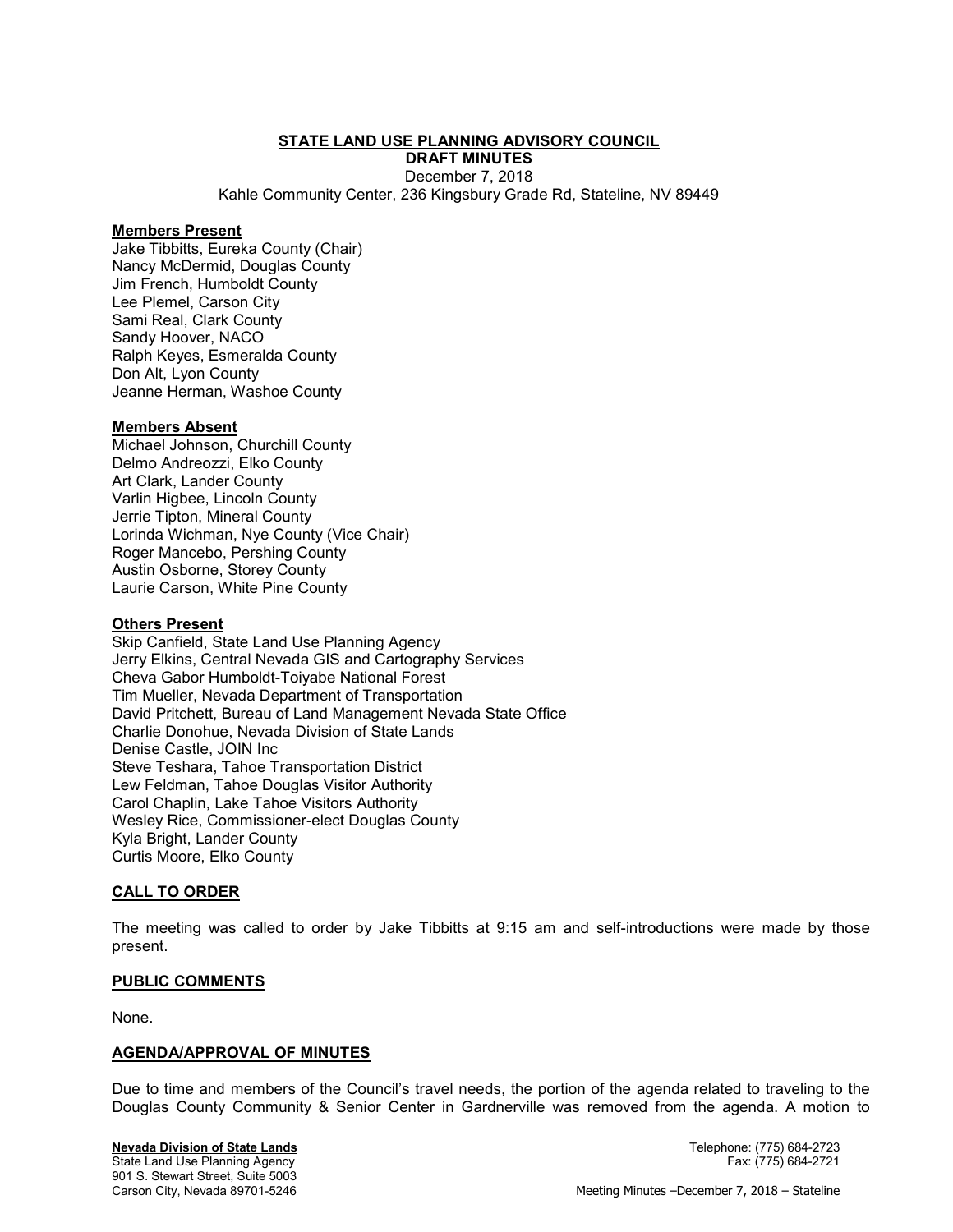approve the agenda with this change was made by Jeanne Herman and seconded by Nancy McDermid. The motion was approved.

The draft minutes of the September 7, 2018 meeting in Battle Mountain were reviewed. A motion to approve the minutes as submitted was made by **Nancy McDermid** and seconded by **Jim French.** The motion was approved.

The draft minutes of the October 29, 2019 RS 2477 workshop in Carson City were reviewed.

**Jake Tibbitts** proposed changes to the minutes. On Page 3 in the first paragraph to add "in all respects" at the end of his remarks comparing Utah and Nevada. On Page 3 in the first paragraph to clarify that his remarks about Title V rights of way are in reference to Title V of FLPMA not just Title V. On Page 3 in the first paragraph to clarify that a county does not have to apply to the BLM for acknowledgement, that the rights of way are for Title V under FLPMA and the rights of way are not just for roads. On Page 3 in the last paragraph to clarify that even if there is a congressional or executive order to resolve RS2477 conflicts, that counties will still need to have documentation for those roads outlining why the roads existed, what they are, and for the counties to continue to have those protocols.

A motion to approve the minutes with these changes was made by Curtis Moore and seconded by Jim French. The motion was approved.

## RS2477 ROADS WORK SESSION

Jake Tibbitts led the discussion and Skip Canfield introduced Resolution 2018-2.

**Jake Tibbitts** proposed several changes to Resolution 2018-2. The first change was to replace the term conflicts with "cloud of title" in the 6<sup>th</sup> whereas and now therefore be it resolved sections. The second change was in the 3<sup>rd</sup> whereas to change protocols to "protocol" and the cite NRS 405.204 (3) instead of SB456. The third change was in the now therefore be it resolved section to add in "and requests" after supports.

Jim French stated that it is important for the Council to support pursuing a congressional action in parallel with obtaining a Presidential Executive Order to seek relief on the RS2477 issue.

Nancy McDermid questioned why the phrase "and/or" is included in the now therefore it be resolved section of the resolution. Nancy stated that the phrase "and/or" is ambiguous and provides the Federal Government a way out of taking action on the RS2477 issue.

Following this discussion, **Jake Tibbitts** proposed changing the ending of the now therefore it be resolved section to read, "including but not limited to by Presidential executive action and Congressional action".

A motion to approve the resolution with the changes as outlined and discussed by the Council was made **Jim** French and seconded by Don Alt. The motion was approved.

After the resolution was approved, there was discussion amongst the Council about the ongoing county efforts with respect to RS2477 roads and the next steps needed to work with the Federal government on this issue.

# UPDATE ON THE RECENTLY ADOPTED ONE NEVADA TRANSPORATION PLAN

Tim Mueller with the Nevada Department of Transportation provided the Council with an update on the One Nevada Transportation Plan. Tim provided and overview of the outreach that was conducted throughout the state and shared highlights of plan which was adopted earlier this year by the State Transportation Board.

There was discussion amongst the Council about Interstate 11 and ongoing corridor planning efforts taking place throughout the state. The consensus of the Council was that the Interstate 11 is an important project for the entire state and requested that an update on this project be added as a future agenda item.

# UPDATE ON THE NEVADA ECONOMIC ASSESSMENT PROJECT

Nevada Division of State Lands **Nevada Division of State Lands** Telephone: (775) 684-2723 State Land Use Planning Agency Fax: (775) 684-2721 901 S. Stewart Street, Suite 5003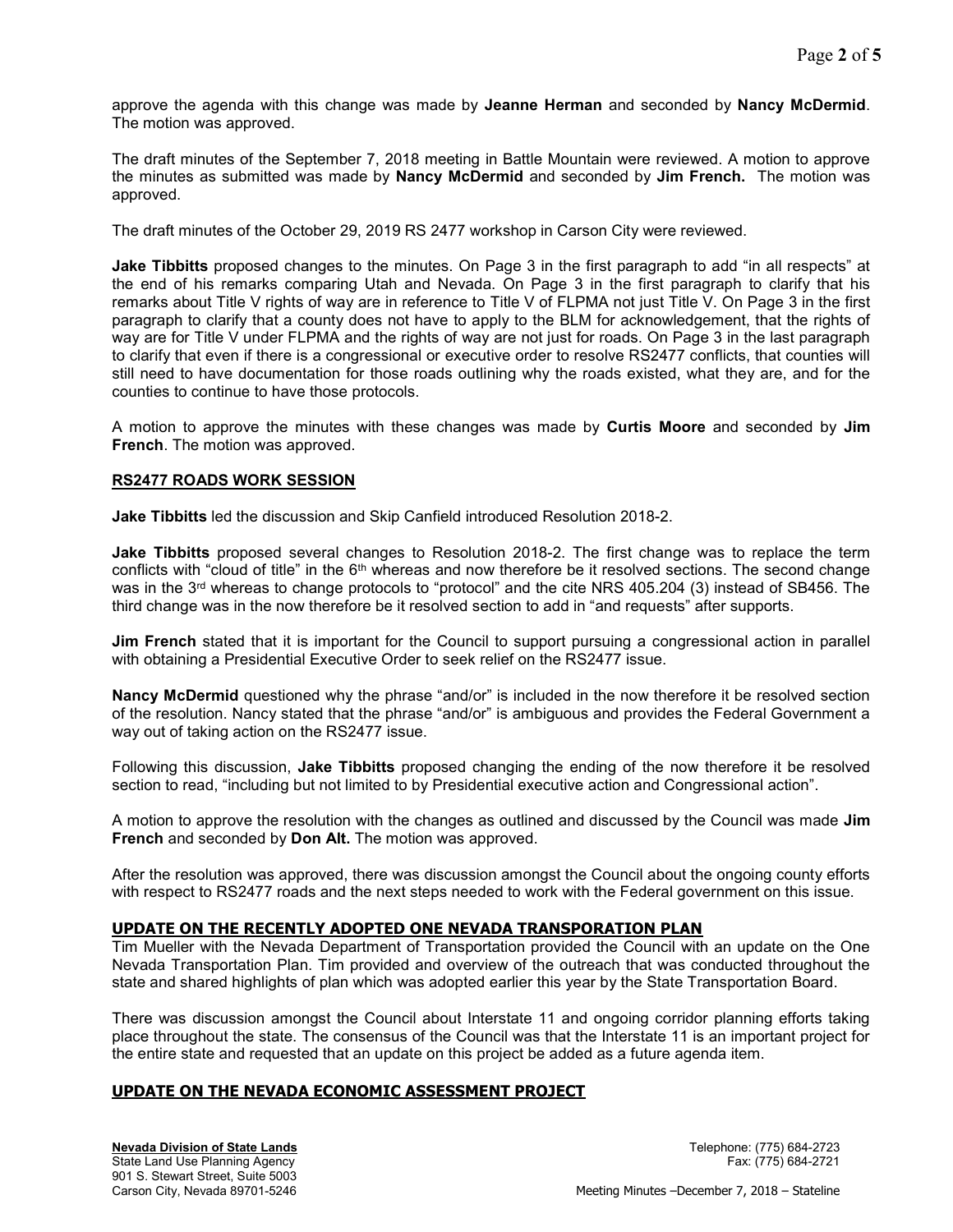David Pritchett with the BLM and Cheva Gabor with the US Forest Service provided the Council with an overview of the Nevada Economic Assessment Project (NEAP). David explained that the intent of NEAP is to assist Nevada counties with compiling and analyzing data that can be used statewide for various types of planning and policy assessments. Cheva provided an overview of the Federal government's use of the data that will be collected and how the information collected will be used.

**Jake Tibbitts** suggested that David and Cheva come back at a future meeting and provide an update to the Council on the progress of the NEAP.

# JOIN INC

Denise Castle with JOIN Inc provided the Council with an overview of the organization and the workforce development & job training opportunities that Join Inc. provides in Northern Nevada.

## UPDATE ON STATELINE TRANSPORTATION MATTERS

Steve Teshara, Chairman of the Board of Directors for the Tahoe Transportation District introduced this item to the Council. He stated that he was filling in for Carl Hasty, District Manager for the Tahoe Transportation District.

Lew Feldman with the Tahoe Transportation District provided the Council with an overview of past and ongoing transportation planning efforts in the Stateline area. The Council reviewed and provided feedback to Lew on the US 50/South Shore Community Revitalization Project.

# A FEW DOUGLAS COUNTY FACTS FROM PARKS AND RECREATION

Due to time and members of the Council's travel needs, this portion of the agenda was removed.

## TRAVEL TO LUNCH

Due to time and members of the Council's travel needs, this portion of the agenda was removed.

## LUNCH

Due to time and members of the Council's travel needs, this portion of the agenda was removed.

## COUNTY PLANNING UPDATES DURING LUNCH

Due to time and members of the Council's travel needs, this portion of the agenda was removed.

## TRAVEL BACK TO KAHLE PARK

Due to time and members of the Council's travel needs, this portion of the agenda was removed.

## COUNTY PLANNING UPDATES CONTINUED

Brief summaries:

Jim French, Humboldt County:

Jim stated that that Humboldt County is in the final stages of updating the county's master plan which will include a county water management plan. Jim further stated that it's important for other counties to have relevant strategic master plans in place as Federal natural resource planning efforts continue to move forward.

Lee Plemel, Carson City:

Lee stated that Carson City did not have an update.

## Nancy McDermid, Douglas: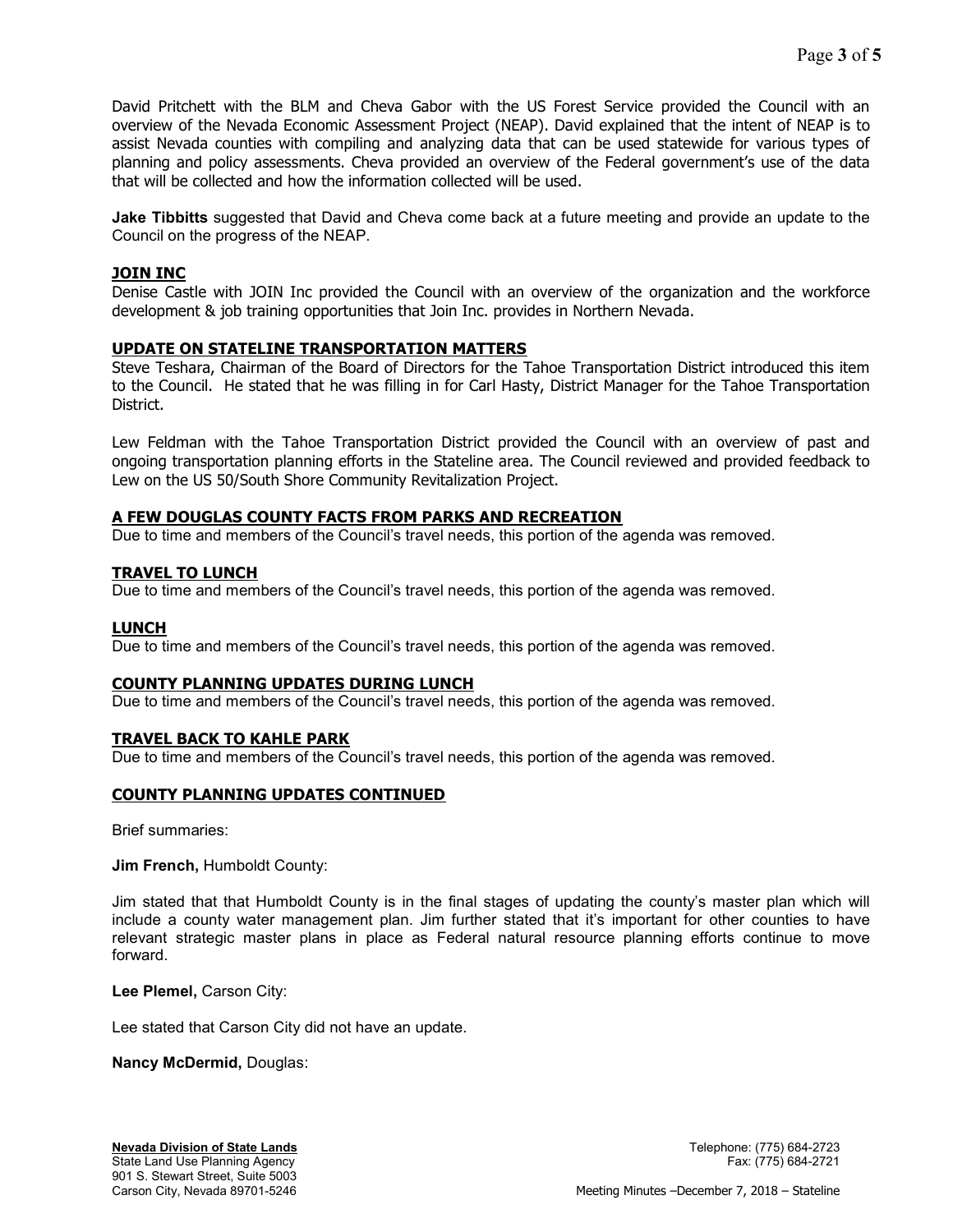Nancy stated that although her term on the council is through 2020, her term is up on the Douglas County Commission and Wesley Rice has been elected to her commission district. Nancy provided an update on the Stateline to Stateline bikeway project at Lake Tahoe and the future phases of the project. Nancy stated that the Nevada Land Trust has purchased the Ascuaga ranch in Jack's Valley. Nancy stated that this will be another addition to the 25,000 acres of conservation easements that have been put in place in the county over the past 12 years.

Wesley Rice, Commissioner elect for Douglas County introduced himself to the Council and talked about ongoing planning issues in Douglas County.

#### Curtis Moore, Elko County:

Curtis stated that Elko County did not have an update.

#### Sami Real, Clark County:

Sami provided an update on the county's marijuana regulations including the licensing of new retail establishments and possible ordinance changes to allow for marijuana lounges. Sami stated that the County is also working on new regulations including fees and design standards to allow FCC approved small scale cell towers on public infrastructure.

#### Sandy Hoover, NACO:

Sandy provided an update on ongoing projects that NACO is working on including: the 2019 Legislature, BLM-Forest Service greater sage grouse plan, and the Fallon NAS modernization plan. Sandy stated that her last day with NACO will be on December 26<sup>th</sup> and that NACO is the process of recruiting a new Natural Resource Manager.

#### Charlie Donohue, Nevada Division of State Lands:

Charlie stated that a new bill (AB 5) dealing with county master plans has been introduced for the next legislative session. Charlie suggested that the members of the Council take a look at AB 84 which deals with the State's conservation bond.

## Ralph Keyes, Esmeralda County:

Ralph mentioned that there was a recently a discovery of a large lithium deposit within the county that is very large, readily accessible, and could greatly impact the county.

#### Don Alt, Lyon County:

Don stated that the county is having trouble trying to balance growth and agriculture, particularly in Dayton where a new bridge crossing the river and flood control improvements are needed. Don stated that the Silver Springs water basin is currently 6 times over allocated and that the county working on potential solutions.

#### Jeanne Herman, Washoe County:

Jeanne stated that the county is dealing with a lot of issues dealing with growth including effluent water being pumped into dry lake beds and causing flooding. Jeanne stated that the Truckee Meadows Water Authority recently completed a study that projected to the population of the county to be 563,000 in 20 years. Jeanne stated that the county is in the process of updating its regional plan.

#### Jake Tibbitts, Eureka County:

Jake stated that the county recently completed an inventory of all of the potential mountain biking trails adjacent to the town of Eureka which could lead to the development of new bike trails. Jake provided an update on the Diamond Valley groundwater management plan and the next steps in the approval of the plan.

State Land Use Planning Agency 901 S. Stewart Street, Suite 5003

Nevada Division of State Lands Telephone: (775) 684-2723